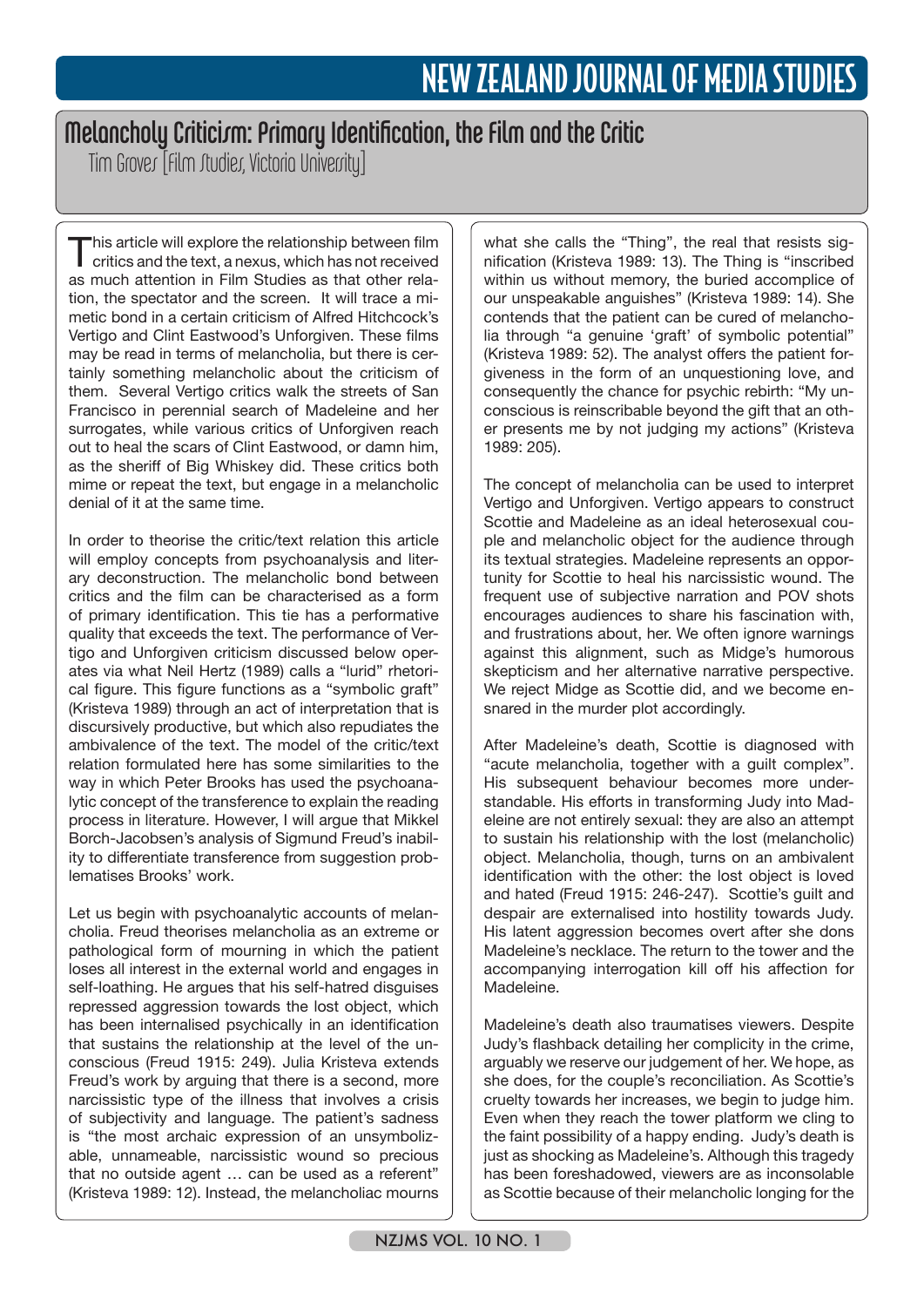#### (return of the) romanticised couple.

The ambiguous melancholic object in Unforgiven is less obvious: it is Claudia Feathers Munny's gift of forgiveness to her husband in the period before the film commences. William Munny had been "a known thief and murderer", but his wife's love enabled him to become a sober, peaceful farmer and family man. Munny rejects or loses forgiveness by deciding to return to crime. This loss is anticipated in Unforgiven from the opening shot (in which he buries his wife). It is also figured consistently by the film's mise-en-scene, particularly through lighting and the use of shadows. Munny's physical and mental condition deteriorates the closer he moves towards Big Whiskey, the locus of his temptation. After a severe beating from the town sheriff, Munny hallucinates that his wife's face is "all covered with worms", indicating that her influence over him has died. Munny's self-loathing is transformed into murder for hire shortly afterwards. When he receives news of the death of his partner Ned Logan, he resumes drinking, openly acknowledging his loss of forgiveness. Although his revenge mission is somewhat justifiable, he acts more like the angel of death in the ensuing gunfight. Just as his damnation seems assured, the film's ending suggests that he remains, in some way, forgiven. This reinforces the uncertainty of his forgiveness.

## Primary Identification and the "Face" of Film Criticism

In theoretical terms, both Freud and Kristeva typify the melancholic attachment to the lost other as a wound that will not heal. (Freud 1915: 254 Kristeva 1989: 12). The melancholiac's relation to the other appears to turn on an identification, whether through psychical incorporation (Freud) or a merger with the Thing (Kristeva). The patient's affective fusion with the object erodes subjective boundaries, enabling the patient to remain in "a past that does not pass by" (Kristeva 1989: 60). The patient lives with the encrypted object as if it were the present through an affective identification. This process resembles primary identification, the first bond with an other that forms the subject (Freud 1921). Borch-Jacobsen asserts that primary identification is what Freud calls the Gefühlsbindung, the social or emotional tie. This bond does not involve an identification of an ego with a discernible figure such as the father or mother. Rather, it is an indissoluble, mimetic coincidence of self and other reminiscent of hypnosis (Borch-Jacobsen 1993: 60). This tie is entirely beyond memory and representation, and can only be discerned as identification (Borch-Jacobsen 1993: 61).

Primary identification can serve as a model of the relationship between the critic and the text in film criticism. This relation manifests itself as a process of affective and rhetorical identification or "reading"

in which critic and text mime each other. As a result, they bring each other into existence as a stable critical identity and a reading of the film. It is via the textual identifications of critics that the performative dimension of film criticism can be traced. This is because the power of affect, understood as both emotion and rhetorical influence, does not come from sympathy or empathy, nor is it conveyed through language (Borch-Jacobsen 1993: 73). Instead, "Affect as such is identificatory, mimetic" (Borch-Jacobsen 1993: 73). The other affects me because "'I' am that other. . . .My identity is a passion. And, reciprocally, my passions are identificatory" (Borch-Jacobsen 1993: 73).

This affective and rhetorical identification centres on a "lurid" rhetorical figure. This figure is the foundation or "face" of the film critic's discourse on the film. Kristeva theorises primary identification as the instigation of both subjectivity and the sign (Kristeva 1987). The infant interprets the gestures of maternal care as something more than a fulfillment of its needs. The child reads them as indicators of the mother's desire for the imaginary father, the loving, pre-Oedipal paternal figure that embodies primary identification (Oliver 1991). Primary identification with the imaginary father therefore has a deictic function: it points the infant elsewhere, towards individuation and symbolisation.

Cynthia Chase argues that this act of reading or interpretation "inaugurates the possibility of meaning" for the child (Chase 1987: 1006). She uses the work of Paul de Man and Neil Hertz to elaborate on Kristeva's theory of primary identification. Chase claims that the imaginary father also functions as a rhetorical figure for "the specular relation between figure and grammar, or between the cognitive and performative dimensions of language" (Chase 1990: 124). Paul de Man contends that the disjuncture between a text's performance and its cognition "is the wound of a fracture that lies hidden in all texts" (de Man 1984: 120). According to Neil Hertz, it is at the site of this wound that the lurid rhetorical figure emerges in criticism (Hertz 1989: 91).

The abject woman in Vertigo criticism and the wounded male in Unforgiven criticism are examples of a lurid rhetorical figure. Film critics elucidate and identify with such figures in act of interpretation that provides an apparently ambivalent text with a (temporary) stability that is discursively productive. Kristeva's reading of melancholia in Dostoevsky's work can help us to understand how this occurs. She contends that forgiveness has a creative role in melancholia. Forgiveness provides the patient with a symbolic graft that enables the subject to overcome the symbolic collapse associated with melancholia through reconciliation with the paternal ideal. It operates as a form of primary identification. "Forgiveness emerges first as the setting up of a form. It has the effect of an acting-out, a doing, a poiesis" (Kristeva 1989: 206). In film criticism the affective identifications of critics are transformed

7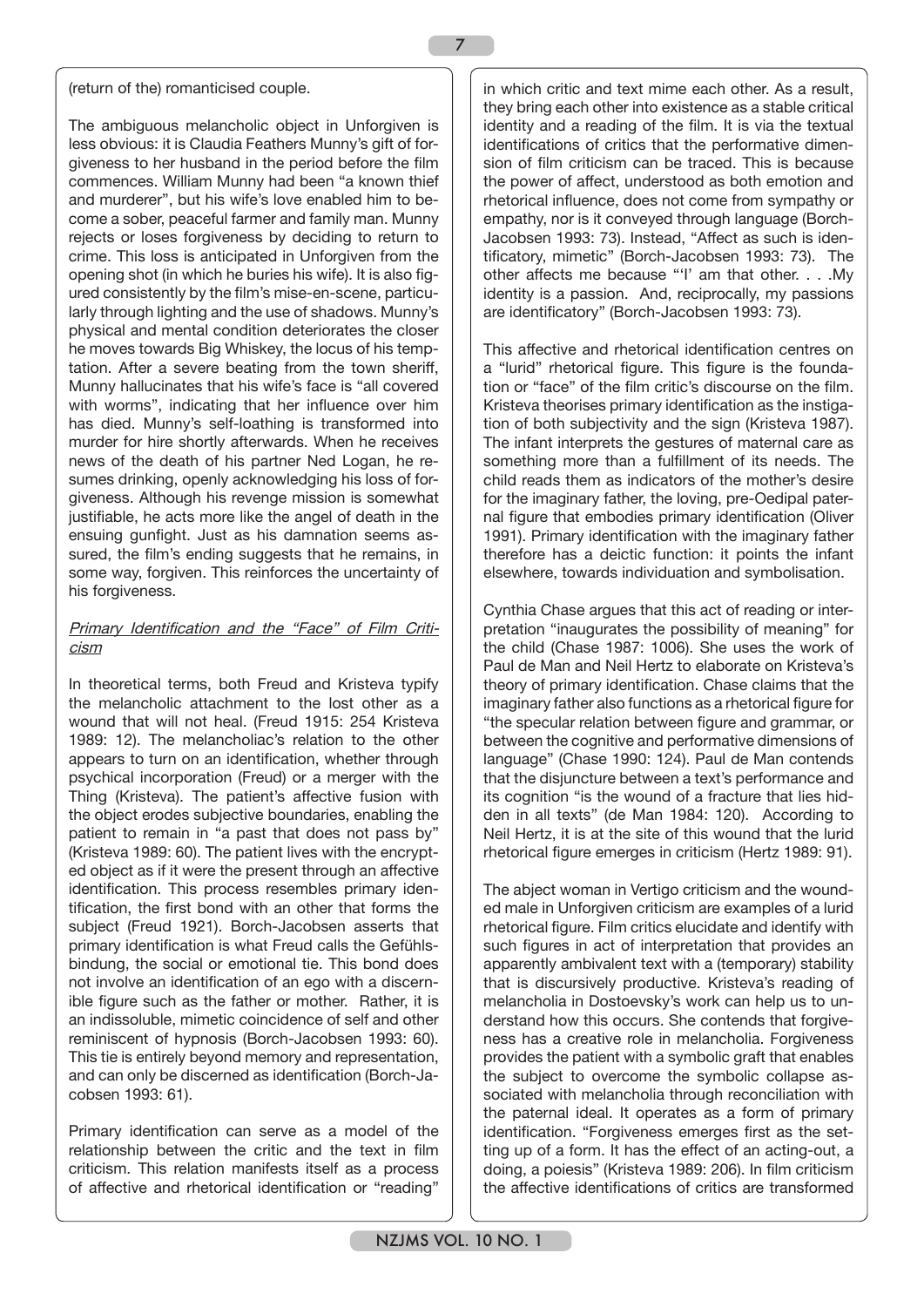8

into a discursive effect (Kristeva 1989: 217). The mimetic repetitions of the text by critics are an "actingout" that transcends the film's seeming ambivalence in a way that gives "shape to signs – harmony of the work, without exegesis, without explanation, without understanding" (Kristeva 1989: 206).

The patterns of these identifications are evident in the melancholic performance of Vertigo and Unforgiven criticism. Susan White argues that prominent Vertigo critics such as Mulvey (1975), Modleski (1988), Wood (1989), Rothman (1987), and Wexman (1986) display a "melancholy identification with female suffering" that risks "overidentification and boundary confusion" with the maternal figure in the text (White 1991: 925). Accordingly, they "produce not only Judy/Madeleine as a 'real woman' but Carlotta Valdes as a 'real' historical figure, as well" (White 1991: 918). Critical desire for the "real" woman of Vertigo leads to the identification of this figure with the site of narrative truth (White 1991: 919).

White's argument can be extended. Critics also identify with Scottie through their "melancholy identification with female suffering". He is coded as "feminine" by his physical and mental impairment early in the film, his identification with Madeleine, and through his victimisation by Gavin Elster. Woman thus "becomes the ultimate point of identification for all of the spectators" (Modleski 1988: 99). The identification of critics with Scottie extends to their mimetic repetition of his narrative project of rescuing the distressed woman. They also frequently parallel Scottie's rejection of Midge in the film through neglect (Rothman 1987 Keane 1986 Poague 1994). Elisabeth Bronfen, for example, devotes over 5000 words to a feminist reading of Vertigo but does not mention Midge once (1988). Other critics treat her with remarkable hostility:

Midge is a woman playing with life, denying intimacy and her own womanhood, a sardonic hedonist whose casual response to Scottie's remark about brassieres reveals a deep-seated and cruel debasing of feminine values. When Midge sees Madeleine leaving Scottie's apartment, her cynical comment to herself is yet another sign of her shallow realism….She will draw life, not live it, because what is suggested in the real portrait of Carlotta is something mysterious and beautiful that the Midges of this world cannot understand or even attempt to understand (Poznar 1989: 60).

Critics also appear to regard her as an inappropriate or undesirable object-choice, constructing her as maternal or boyish even though the film indicates differently. Robin Wood claims that Midge is both "too explicitly the mother" but too independent to be dominated by men like Scottie or Gavin (Wood 1989: 385). Karen Hollinger argues that Midge is "first of all, a boyish figure who wears plain sweater with masculine-type collars and dark skirts. As a commercial artist, she makes her own living and seems to represent an independent, practical career woman, yet she is also a mother figure to Scottie" (Hollinger 1987: 21). Each of these different interpretive gestures permits critics to preserve Scottie and Madeleine as the romanticised heterosexual couple.

Unforgiven critics who forgive Eastwood or the film enact a tacit melancholic identification with the figure of Claudia Munny in their redemption of a "man of notoriously vicious and intemperate disposition". Instead of creating a family man and farmer, critics manufacture a figure that is critically productive. This occurs through an affective embrace of the cinematic icon that is transcended in a tendency towards metonymy: through forgiveness the film is affirmed as a significant generic and artistic contribution. For example, some critics have classified Unforgiven as a revisionist western and read it as a form of cultural contrition for the (violent) excesses of Eastwood's previous films (Andrew 1992 Corliss 1992 Tibbetts 1993). "Unforgiven questions the rules of a macho genre, summing up and maybe atoning for the flinty violence that made Eastwood famous" (Corliss 1992: 62). In claiming that Unforgiven is Eastwood's attempt at redemption, critics treat it as a finale to his career that alters its trajectory and meaning. Critics who treat the film as a return to the classical western "forgive" Eastwood for questioning generic conventions in previous films. They now regard him as the guardian of a tradition, a successor to John Ford and Sam Peckinpah (Frayling 1992 Sheehan 1992). "Clinton Eastwood Jr is crucial to the genre's survival in its purest form" (Andrew 1992: 28). Still other critics have argued that Unforgiven is a new type of western, a postmodern or post-revisionist film. According to Maurice Yacowar, "In remembering the neglected western, Eastwood presents one that has been deconstructed and reconstituted, dismembered then rebuilt, to express a contemporary understanding of what the west and the western now mean (and have done) to America" (Yacowar 1993: 247). Critics thus "forgive" him because his work generates a new phase or tradition within the genre (Babiak 1998 Dowell 1992 Grist 1996).

Eastwood and Unforgiven have also been strongly criticised by some writers. Paul Smith argues Unforgiven is implicated in the representation of violence it seeks to question (Smith 1993). A conventional revenge narrative and the sheriff's death undercut the supposed critique of western mythology. "The claims for the complexity and ambiguity of the film are a little hard to fathom" (Smith 1993: 266). However, Smith and other critics who have "abjected" Eastwood or Unforgiven appear to conflate actor and role in a manner that implies they also have an affective relation to the cinematic icon or the text. They connect William Munny to the Eastwood screen persona, and Unfor-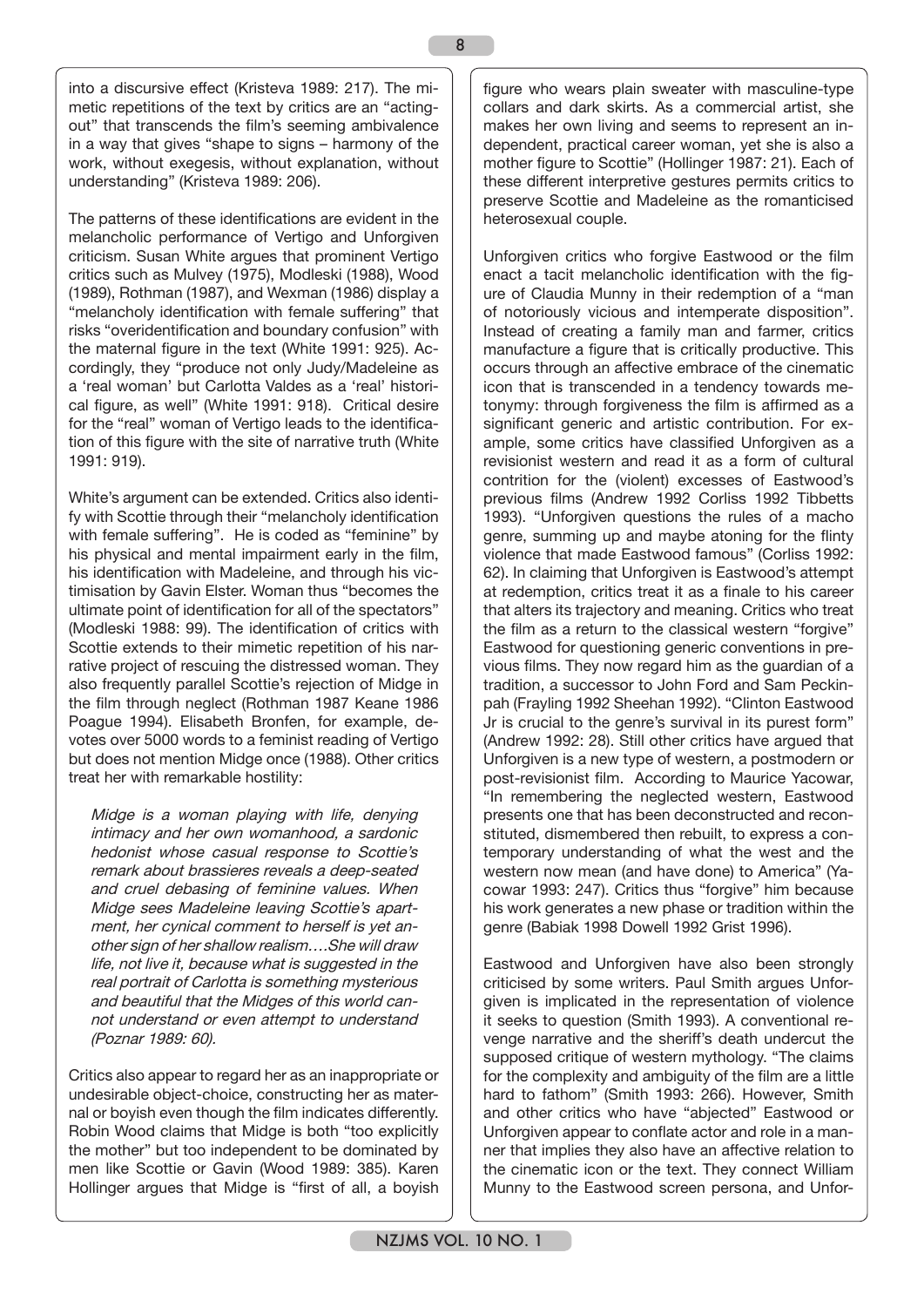given to previous Eastwood films considered as violent and regressive (Hinson 1992 McReynolds 1998). "Eastwood persists throughout the movie in telling anyone who will listen, including the audience, that he … isn't The Man With No Name of the Sergio Leone films, that he isn't Dirty Harry … He ain't like that no more. But he is, of course. He has to be" McReynolds 1998: 50). These critics argue that Unforgiven is a continuation of such films, not a cultural apology. They seem to condemn Eastwood or the film, as the sheriff had denounced Munny as a "killer of women and children".

The assertion of identity through a rhetorical figure in Vertigo and Unforgiven criticism is problematic. This lurid figure generates film criticism; it also possesses considerable rhetorical and explanatory force. However, the origin of such a figure cannot be strictly determined. Hertz calls this the "pathos of uncertain agency": is the lurid figure in the text, or found through the act of reading (Hertz 1989: 100)? The fact it may not be clearly present in the text indicates that its power derives, in part, from the critic's own desire or suggestibility. This uncertainty can be linked to the love/hate relation with the other in melancholia. Freud and Kristeva contend that melancholic identification is fundamentally ambivalent, resulting in a crisis of subjectivity: either the patient or the object must be exterminated. Freud also argued that ambivalence is a quality of primary identification:

Identification ... is ambivalent from the very first; it can turn into an expression of tenderness as easily as into a wish for someone's removal. It behaves like a derivative of the first, oral phase of the organization of the libido, in which that object that we long for and prize is assimilated by eating and in this way annihilated as such (Freud 1921: 105)

Borch-Jacobsen argues that the ambivalence of the (melancholic) rapport does not come from its capacity to transform from love to hate to love. Instead, it derives from the tendency of identification to obliterate the other's specificity. The emotional tie induces anxiety in all of us because it "relates me to all those 'others' with whom I identify myself, without ever knowing myself or recognizing myself in them" (Borch-Jacobsen 1993: 154). While these identifications are forgotten, they can be repeated as lurid rhetorical figures in film criticism.

What if this lurid figure does not function, what if it is not fully persuasive? What if film criticism cannot overcome textual doubt? Cynthia Chase points out that, in terms of the gestures of maternal care or signification's material elements, there is "the thoroughly unstabilizing impossibility of determining between the significative, marks determined by an encoding, and the insignificative effects of sheer probability or

chance" (Chase 1989: 83). This uncertainty is resolved through the performative or persuasive power of the imaginary father. Through him we encounter "the performance, the production, of the disjunction between performance and cognition" (Chase 1990: 132). Primary identification often appears to be gendered. While the father is associated with the phenomenal aspects of language, the mother is aligned with its material elements and both can be transformed into an abject. Kristeva writes that the abject is "radically excluded and draws me towards the place where meaning collapses" (Kristeva 1982: 3). Chase contends that primary identification performs a "misogynistic gesture" because abjection is regarded as universal rather than particular (Chase 1990: 133).

The "pathos of uncertain agency" is resolved through the act of interpretation that is film criticism. The implication of this is that, "Such writing may enact the performative gesture on which it seeks to comment" (Chase (1990: 133). Something is always lost, abjected or forgotten in the relationship between the critic and the film. The rhetorical or affective nature of textual nature of critical performance is denied or foreclosed. Although lurid rhetorical figures are transferred on to the text through rhetorical performance, textual ambiguity is repudiated. Accordingly, such figures dis-figure or de-face the film.

Vertigo and Unforgiven criticism often involve a melancholic denial of the text. While Vertigo critics may enact a masculine identification to save an endangered feminine textual figure, the film seems to undercut the very possibility of successfully completing such a project. Trumpener (1991) and Linderman (1991) argue that Vertigo is a mise-en-abyme. This interpretation is supported by Judy's revelation in the flashback because it completely destabilises textual meaning. It is not possible for either critics or viewers to differentiate Judy's contribution to Madeleine's creation from that of Gavin Elster. Nor can they establish with certainty the extent of Judy's complicity in the crime: it is impossible to distinguish victim from victimiser in Vertigo conclusively. As critics search for the definitive female victim or real woman, they resemble Scottie: melancholiacs looking for the irretrievable object. Critics become mired in the text, trapped by their own longing, despite being forewarned about the fictional nature of this figure through Midge's alternative narrative perspective. And, like Scottie, they attempt to displace their own melancholia. They appear to perform an abjection of the feminine on to the film in order to halt the oscillation of identity and facilitate the construction of a critical discourse with a fixed locus.

Unforgiven seems to indicate that William Munny's hold on forgiveness is tenuous at best. He remains haunted by his past, and his inner turmoil is arguably parallelled by the ambiguity of the film's mise-enscene. The Eastwood persona also seems to be con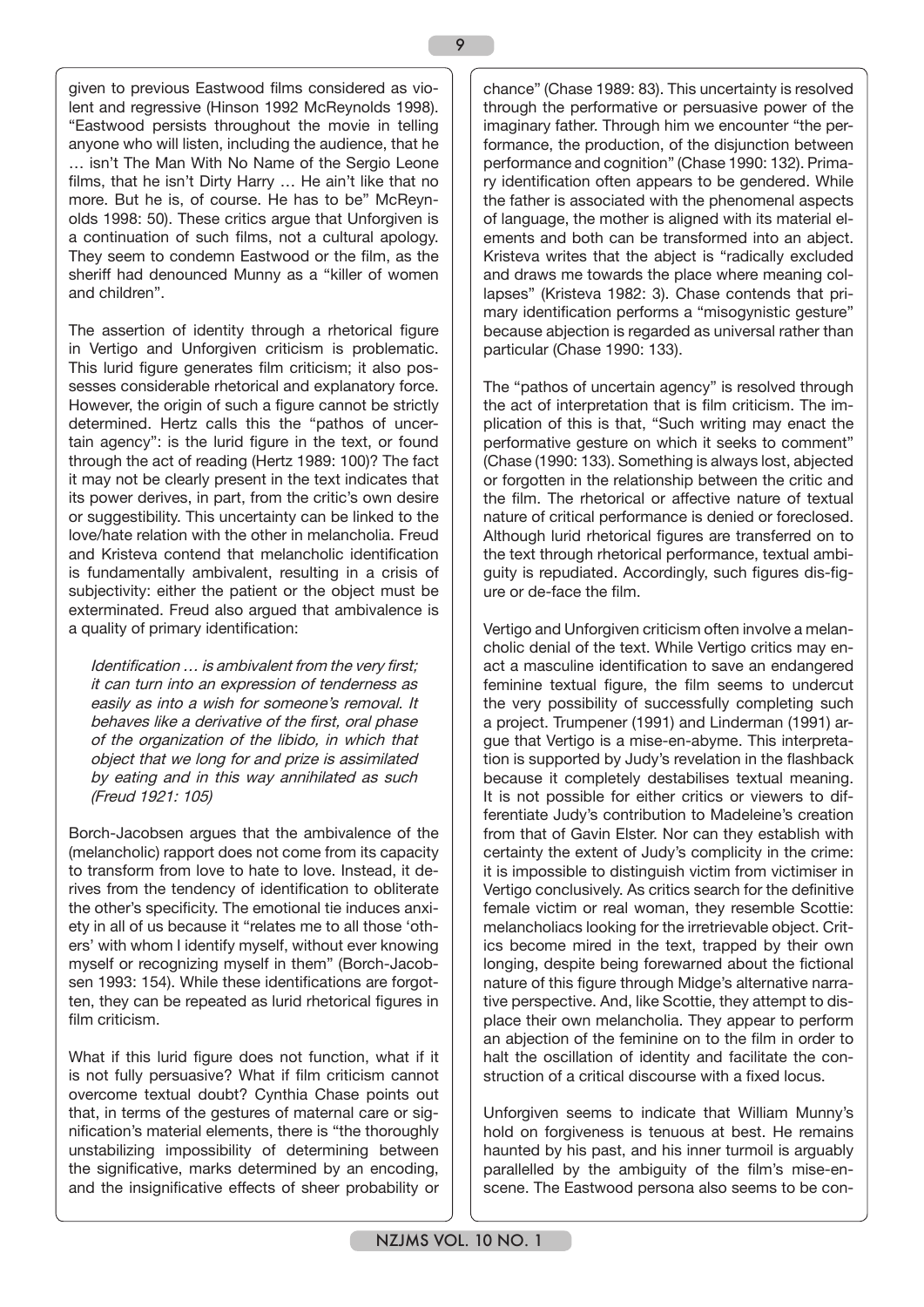structed as ambivalent. Critics who read or transfer forgiveness on to Eastwood or the text perform a melancholic denial of the uncertainty surrounding a textual and/or cultural masculine figure. At the very least they render the actions of a monstrous figure ambivalent or comprehensible (that is, potentially forgivable).

Critics who abject Eastwood or the film also engage in a melancholic denial of the text through their assumption that Unforgiven is no different from other Eastwood films. Munny has atypical qualities for an Eastwood action hero. Early in the film his character is an ageing, incompetent, reformed gunfighter. Munny also has a family, a delineated past, and feels some remorse for his crimes. The murders he commits may recall the violent and vindictive behaviour of other Eastwood films. However, the way that the final confrontation is filmed does not fetishise violence, leaving the viewer somewhat confused about the events. Munny may reject salvation in that scene, but the film's ending suggests his exile from grace is not permanent. The comparative complexity of this particular Eastwood character cannot be ignored.

## Transference as Reading

The relationship between the film critic and the text proposed in this article has similarities to Peter Brooks' formulation of the reading process. Brooks is best known in Film Studies for his work on melodrama (1976). He has also employed psychoanalysis in his writing on narrative and the activities of readers in literature (1984 1987 1994). He claims that the interaction between texts and readers generates meaning. "Meaning … is not simply 'in the text', nor wholly the fabrication of a reader (or a community of readers), but in the dialogic struggle and collaboration between the two, in the activation of textual possibilities in the process of reading" (Brooks 1987: 14).

Brooks contends that the reading process is inherently dialogic. He deploys the psychoanalytic concept of transference as a model for this process. In Psychoanalysis and Storytelling he asserts that, "The transference is textual because it presents the past in symbolic form, in signs, thus as something that is 'really' absent but textually present" (Brooks 1994: 54). This can be explained as follows. In psychoanalytic therapy the patient talks to the analyst. Even if the analyst remains silent, his or her mere presence carries the promise of interpretation. This promise stimulates the patient's discourse. The analyst shapes this discourse into a coherent whole, returning it to the patient through what Freud calls "constructions" (Freud 1937b). The work of interpretation is both collaborative and contested. If the analyst's construction is successful, it produces further memories or associations from the patient. On some occasions the patient resists the analyst's intervention and/or produces no new material. This may require a new direction in the

treatment, but Freud also argues that the patient can be convinced that the analyst's construction is correct. This conviction, "achieves the same therapeutic result as a recaptured memory" (Freud 1937b: 266).

Brooks writes that in narrative, "Something is being transmitted or transferred from the teller and is told to the listener, and to listening: it has entered the realm of interpretation" (Brooks 1994: 51). He compares the analytic patient to the textual narrator and ultimately the author, while aligning the analyst with the narratee and reader. Brooks claims that, like the analyst, the narratee or reader attempts to reconstruct the narrator's story. "The process of listening to a story or reading a text is essentially constructive, a filling-in of gaps, a building of fragments into a coherent whole: a conquest of the non-narrative by the narrative, nonsense by the semantic" (Brooks 1994: 57). He argues that more efficacious interpretations are like analytic constructions insofar as they are both convincing and critically productive.

Narrative truth, then, seems to be a matter of conviction, derived from the plausibility and well-formedness of the narrative discourse, and also from what we might call its force, its power to created further patterns of connectedness, its power to persuade us that things must have happened this way, since here lies the only explanatory narrative, the only one that will make sense of things (Brooks 1994: 59).

Film critics can be compared to analysts who reconstruct the film into a more coherent narrative. Vertigo critics try to locate a female victim who is identified with the truth of the narrative, while Unforgiven critics seem to judge Clint Eastwood (or his character) in order to situate the film generically and/or culturally. Yet while some parallels between critical and textual positions seem evident, it cannot be determined strictly where such meanings originate. Meanings are created in the "dialogue" between film critic and text. A cogent reading of a film will transform the ambiguous text from the danger of "non-sense" into the "semantic" legibility of interpretation.

Brooks' model of the reading process has some difficulties. Borch-Jacobsen argues that Freud's concept of transference is indistinguishable from suggestion (Borch-Jacobsen 1993, 39-61). If this is the case, then the analytic situation is not dialogic, if we understand dialogue as the free exchange of views between conversational partners. Brooks is certainly aware of the issue of suggestion. He maintains that Freud sought to challenge his own interpretive mastery in the analytic relationship in late papers such as "Analysis: Terminable and Interminable" (Freud 1937a) and "Constructions in Analysis" (Freud 1937b). Brooks claims that in the transferential dialogue the analyst questions his privilege and may even occupy the patient's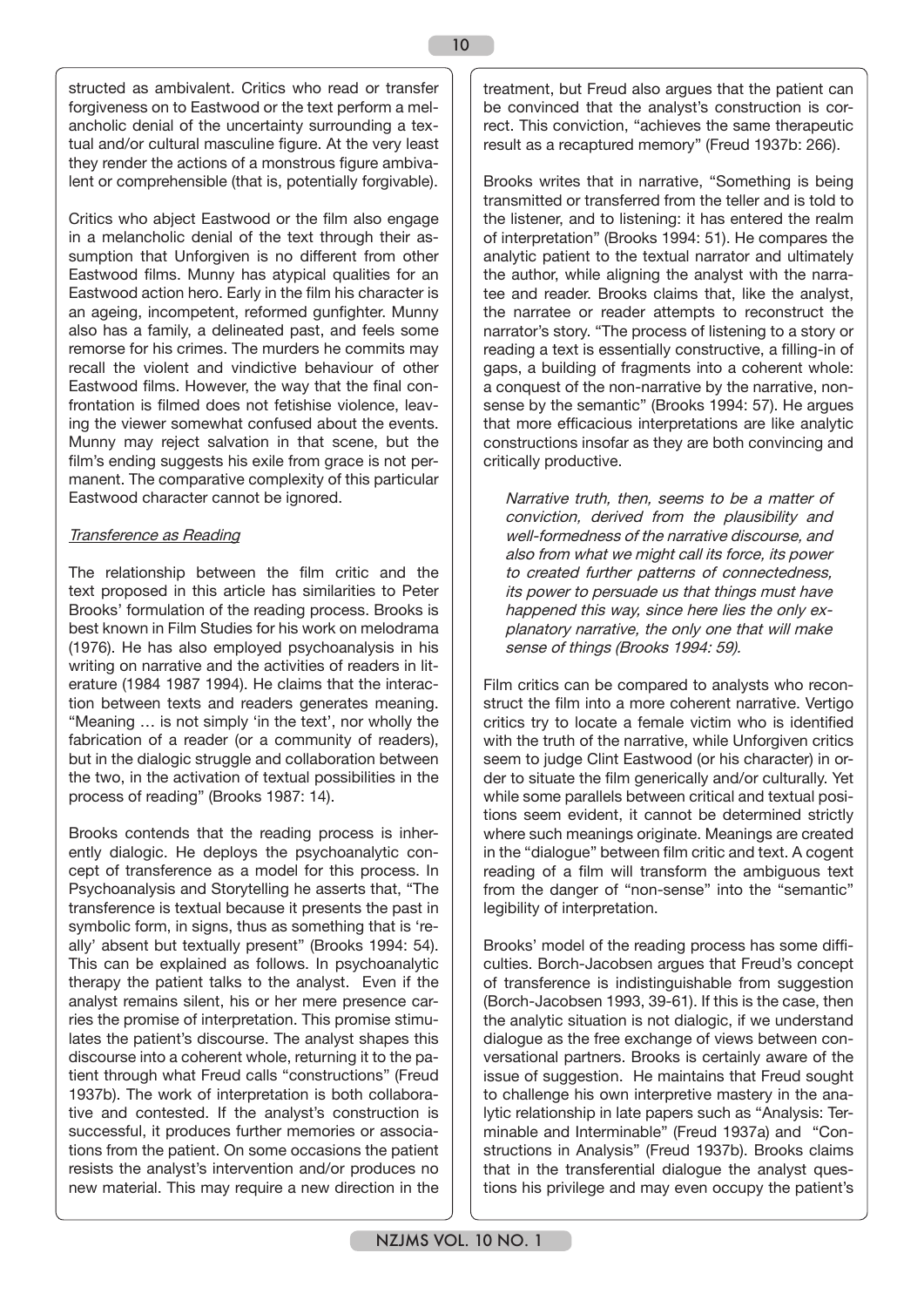position (Brooks 1994: 58). Following Shoshana Felman, he asserts that in the reading process the reader and text may alter positions so that the text becomes, like the analyst, the presumed site of knowledge. The "reader shuttles between these places, in an unstable dynamic" (Brooks 1994: 58).

The problem with this aspect of Brooks' argument is that the terms of reader and text, analyst and patient, are just reversed. He still assumes that a dialogue is occurring, that there is an exchange between two distinct sides. However, hypnosis or suggestion nullifies the distance between the doctor and patient. "The patient does not submit to the other, he becomes the other, comes to be like the other – who is thus no longer an other, but 'himself'" (Borch-Jacobsen 1989: 230). Since the hypnotic bond is that of the emotional tie, there is no subject here at all. There is only the anxiety of birth. Borch-Jacobsen writes: "This first bond, this first copula that makes me what I am, is also the first unbonding, the first annihilation of alterity (a forgetting of the other, prior to any remembering) a matricidal Oedipus" (Borch-Jacobsen 1989: 181). The identities of film critic and text do not exist before they come together in the mimetic, identificatory process of reading and writing that is interpretation. As Hans-Jost Frey claims, "Form is always already the defiguration of the formless, whose place it takes" (Frey 1985: 124). Brooks' emphasis on the goal of reading as a coherent, persuasive understanding of the text that produces further interpretation must be rethought because it overlooks the textual consequences of the interpretive desire for cogency. The establishment of stable critical positions and readings of the films in Vertigo and Unforgiven criticism is apparently predicated on the anxious repudiation of textual ambivalence or uncertainty.

## **Conclusion**

The model of performative film criticism traced here can extend beyond Vertigo and Unforgiven, or melancholy texts generally. The work of de Man, Chase and Hertz suggests that lurid rhetorical figures will appear elsewhere in film criticism. For example, Janet Staiger, using an "historical reception studies" approach, has analysed the links between the use of animal motifs and gender and sexual identity in the reception of The Silence of the Lambs (Staiger 1993). More broadly, auteur film analysis might be an extensive discourse where the performative qualities of criticism can be located. Dana Polan reminds us that in auteur theory there is both "a drive to outline the desire of the director, his or her (but usually his) recourse to filmmaking as a way to express personal vision" and a "desire for the director – the obsession of the cinephile or the film scholar to understand films as having an originary instance in the person who signs them" (Polan 2001). We may find the pathos of uncertain agency in the tension between these two desires, "reinscribed as

questions of activity and passivity, guilt or innocence and play themselves out as compulsively repeated figures" (Hertz 1989: 100).

Maybe, maybe not. This model of performative criticism cannot be forced upon film criticism. It exists only as a pattern, discernible through rhetorical performance, as identification. Borch-Jacobsen argues that affects are not recollected, but repeated or performed constantly, in statu nascendi, as if for the first time (Borch-Jacobsen 1993: 58).

The primary, affective mimesis of critic and text I have "found" in Vertigo and Unforgiven criticism recalls Paul de Man's theorisation of the autobiographical performance of (all) texts. "The autobiographical moment happens as an alignment between the two subjects involved in the process of reading in which they determine each other by mutually reflexive substitution" (de Man 1984: 70). Of course, this article cannot exempt itself from the identificatory processes it traces. It is also a form of primary identification. My textual performance exceeds its cognition to the extent that I have traduced films and other texts. I have engaged in film criticism, but have I been persuasive nonetheless? Do we share a rapport?

# **Bibliography**

11

Andrew G (1992) A History of Western Philosophy Time Out 19-25 August 26-30

Babiak (1998) 'Rewriting Revisionism: Clint Eastwood's Unforgiven' Cineaction 46 56-63 Bingham Dennis (1994) Acting Male: Masculinities in the Films of James Stewart, Jack Nicholson and Clint Eastwood Rutgers University Press New Brunswick

Borch-Jacobsen M (1993) The Emotional Tie: Psychoanalysis, Mimesis, and Affect Trans Douglas Brick et al Stanford University Press Stanford

Borch-Jacobsen M (1988) The Freudian Subject Trans Catherine Porter Stanford University Press Stanford

Borch-Jacobsen M (1991) Lacan: The Absolute Master Trans Douglas Brick Stanford University Press **Stanford** 

Bordwell D (1989) Making Meaning: Inference and Rhetoric in the Interpretation of Cinema Harvard University Press Cambridge Mass and London

Bronfen E (1988) Over Her Dead Body: Death, Femininity and the Aesthetic Manchester University Press Manchester

Brooks P (1989) 'The Idea of a Psychoanalytic Literary Criticism' in Discourse in Psychoanalysis and Literature Ed Shlomith Rimmon-Kenan Methuen London 1-15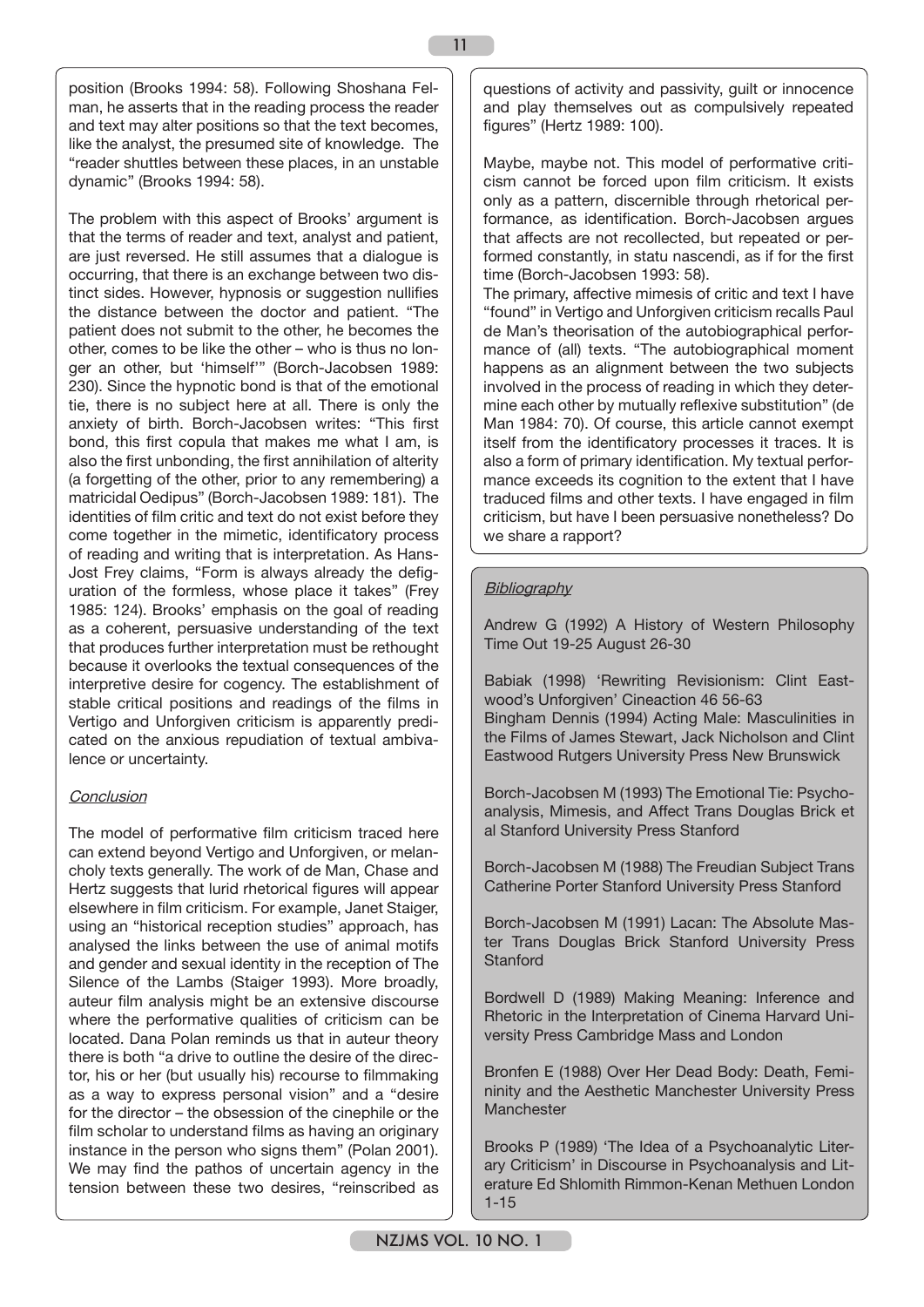Brooks P (1976) The Melodramatic Imagination: Balzac, Henry James, and the Mode of Excess Yale University Press New Haven

Brooks P (1994) Psychoanalysis and Storytelling Blackwell Oxford

Brooks P (1984) Reading for the Plot: Design and Intention in Narrative Clarendon Press Oxford

Chase C (1989) 'Desire and Identification in Lacan and Kristeva' Feminism and Psychoanalysis Eds Judith Roof and Richard Feldstein Cornell University Press Ithaca

Chase C (1990) 'Primary Narcissism and the Giving of Figure: Kristeva with Hertz and de Man' in Abjection, Melancholia and Love: The Work of Julia Kristeva Eds John Fletcher and Andrew Benjamin Routledge New York and London 124-36

Chase C (1987) 'The Witty Butcher's Wife: Freud, Lacan, and the Conversion of Resistance to Theory' MLN 102:5 989-1013

Corliss R (1992) 'The Last Roundup' Time Australia August 17 62

de Man P (1984) The Rhetoric of Romanticism Columbia University Press New York 1984

Desilets S (2003) 'The Rhetoric of Passion' Camera Obscura 53 September 57-91

Dowell P (1992) 'Unforgiven' Cineaste 19.1-2 72-3 Felman Shoshana (1977) 'To Open the Question' Yale French Studies 55/56 5-10

Frayling C (1992) 'Unforgiven' Sight and Sound 2.6 58

Freud S (1937a [1953-1974) 'Analysis Terminable and Interminable' The Standard Edition of the Complete Psychological Works of Sigmund Freud Trans and ed James Strachey et al The Hogarth Press and London Institute of Psychoanalysis London 23 211-46

Freud S (1937b [1953-1974]) 'Constructions in Analysis' The Standard Edition of the Complete Psychological Works of Sigmund Freud Trans and ed James Strachey et al The Hogarth Press and London Institute of Psychoanalysis London 23 255-70

Freud S (1921 [1953 – 1974]) 'Group Psychology and the Analysis of the Ego' The Standard Edition of the Complete Psychological Works of Sigmund Freud Trans and ed James Strachey et al The Hogarth Press and London Institute of Psychoanalysis London 18 65-143

Freud S (1915 [1953-1974]) 'Mourning and Melancholia' The Standard Edition of the Complete Psychological Works of Sigmund Freud Trans and ed James Strachey et al The Hogarth Press and London Institute of Psychoanalysis London 14 237-58

Frey H-J (1985) 'Undecidability' Trans Robert Livingston Yale French Studies 69 124-33

Grist L (1996) 'Unforgiven' in The Movie Book of the Western Eds Ian Cameron and Douglas Pye Studio Vista London

Hertz N (1989) 'Lurid Figures' Reading de Man Reading Eds Wlad Godzich and Lindsay Waters University of Minnesota Press Minneapolis 82-104

Hinson H (1992) 'Unforgiven: A Fistful of Eastwood' Washington Post 7 August

Hollinger K (1987) 'The Look,' Narrativity, and the Female Spectator in Vertigo' Journal of Film and Video 39.4 18-27

Keane M (1986) 'A Closer Look at Scopophilia: Mulvey, Hitchcock, and Vertigo' A Hitchcock Reader Eds Marshall Deutelbaum and Leland Poague Iowa University Press Ames 231-48

Keathley C (2005) Cinephilia and History, or The Wind in the Trees Indiana University Press Bloomington

Kristeva J (1989) Black Sun: Depression and Melancholia Trans Leon S Roudiez Columbia University Press New York

Kristeva J (1982) Powers of Horror: An Essay in Abjection Trans Leon S. Roudiez Columbia University Press New York

Kristeva J (1987) Tales of Love Trans Leon S Roudiez Columbia University Press New York

Linderman D (1991) 'The Mise-En-Abîme in Hitchcock's Vertigo' Cinema Journal 30.4 51-74 Mayne Judith (1993) Cinema and Spectatorship Routledge London and New York

McReynolds D (1998) 'Alive and Well: Western Myth in Movies' Literature/Film Quarterly 26.1 46-52

Metz C (1982) Psychoanalysis and Cinema: The Imaginary Signifier Trans Celia Britton et al Macmillan London

Modleski T (1988) The Women Who Knew Too Much: Hitchcock and Feminist Theory Methuen New York and London

Mulvey L (1975) 'Visual Pleasure and Narrative Cin-